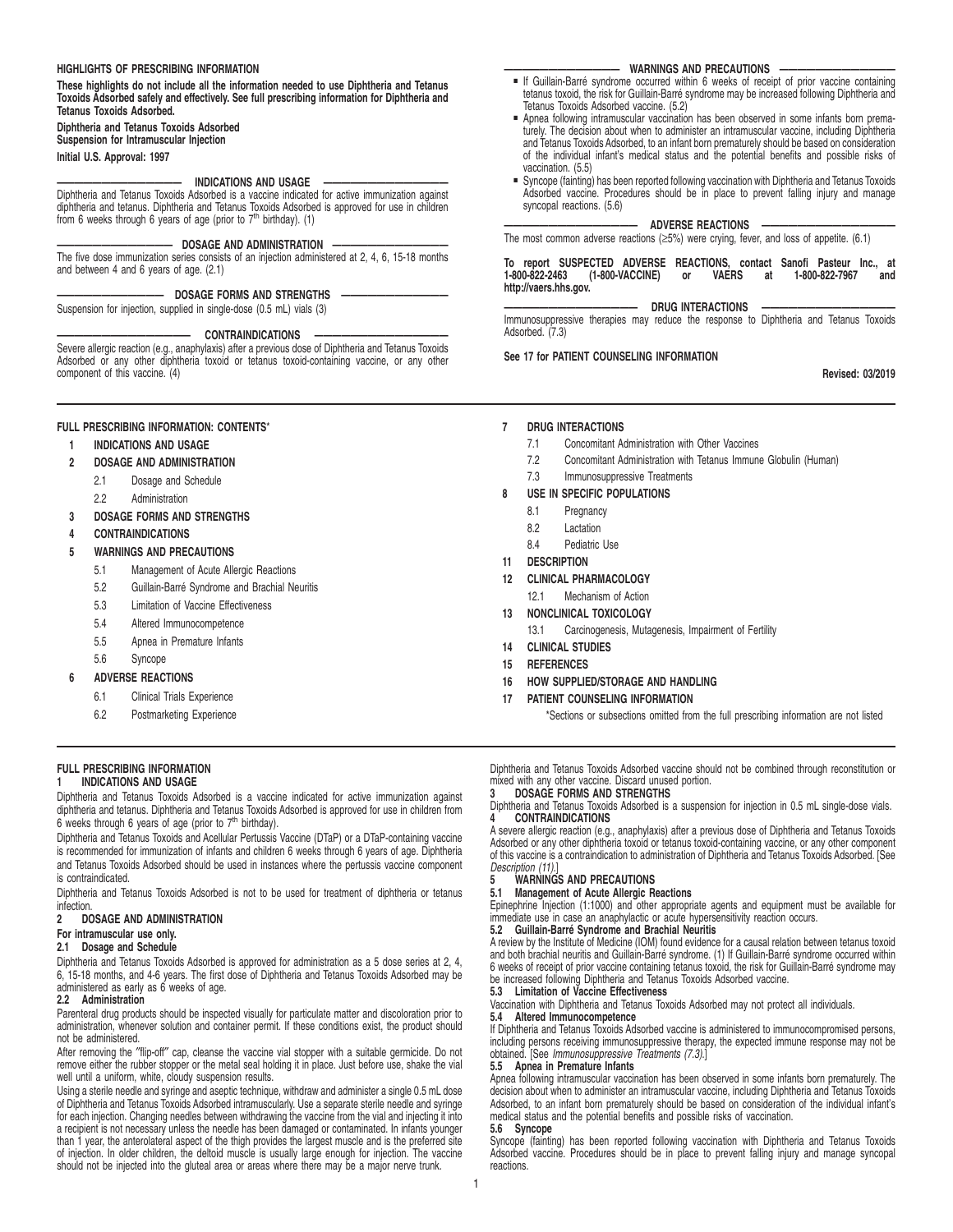## **6 ADVERSE REACTIONS**

The most common adverse reactions  $(\geq 5\%)$  were crying, fever, and loss of appetite.

# **6.1 Clinical Trials Experience**

Because clinical trials are conducted under widely varying conditions, adverse reaction rates observed in the clinical trials of a vaccine cannot be directly compared to rates in the clinical trials of another vaccine and may not reflect the rates observed in practice. The adverse reaction information from clinical trials does, however, provide a basis for identifying the adverse events that appear to be related to vaccine use and for approximating rates of those events.

In a clinical trial in Baltimore, 163 infants received Diphtheria and Tetanus Toxoids Adsorbed at 2, 4 and 6 months of age. The results of this trial are presented in Table 1.

# **Table 1: Percentage of Children Experiencing Local and Systemic Reactions at 24 Hours Following Immunization**

|                                             | <b>BALTIMORE</b><br>$(N=163)$   |                              |                                 |
|---------------------------------------------|---------------------------------|------------------------------|---------------------------------|
| Reaction                                    | Dose 1<br>$(\%)$<br>$(n = 155)$ | Dose 2<br>(%)<br>$(n = 145)$ | Dose 3<br>$(\%)$<br>$(n = 136)$ |
| <b>Systemic Reactions</b>                   |                                 |                              |                                 |
| Fever ≥38°C <39°C (≥100.4°F<br>$<$ 102.2°F) | 0.7                             | 0.8                          | 6.6                             |
| Fever ≥39°C (≥102.2°F)                      | 0                               | $\mathbf{0}$                 | $\mathbf{0}$                    |
| Crying                                      | 13.6                            | 15.2                         | 13.0                            |
| Loss of Appetite                            | 3.9                             | 6.2                          | 2.9                             |
| <b>Injection Site Reactions</b>             |                                 |                              |                                 |
| Redness $\geq 2.5$ cm                       | 0.7                             | $\mathbf{0}$                 | 3.6                             |
| Slight Pain                                 | 2.6                             | 2.8                          | 2.2                             |
| Moderate Pain                               | 0.7                             | 1.4                          | 0                               |
| Hardness $\geq$ 2.5 cm                      | 1.3                             | 1.4                          | 3.6                             |

\*A total of 163 children received one of the three lots of Diphtheria and Tetanus Toxoids Adsorbed at 2, 4, and 6 months of age, and acellular pertussis vaccine at 3, 5, and 7 months of age. One control group (N=85) received Diphtheria and Tetanus Toxoids Adsorbed concurrently at a separate site with acellular pertussis vaccine at 2, 4 and 6 months of age (data not shown). A second control group (N=85) received commercial DTwP vaccine at 2, 4, and 6 months of age, and a placebo at 3, 5, and 7 months of age (data not shown).

Two clinical trials were conducted in Canada. In the first clinical trial, 52 children aged 17-22 months who had previously received 3 doses of whole-cell DTP Adsorbed vaccine (not licensed in US), received Diphtheria and Tetanus Toxoids Adsorbed with either an acellular pertussis (n = 25) or a whole cell pertussis (n = 27) vaccine (neither licensed in US) given concurrently but at a separate site. The only reported local reaction was slight pain at the Diphtheria and Tetanus Toxoids Adsorbed injection site in 11% of children.

In a second clinical trial conducted in Canada, 99 children aged 4 to 6 years old who were eligible for the preschool (fifth) dose of DTP received Diphtheria and Tetanus Toxoids Adsorbed in one arm and a whole-cell Monovalent Pertussis vaccine (not licensed in US) in the other. The following local reactions at the Diphtheria and Tetanus Toxoids Adsorbed injection site were reported: redness ≥50 mm - 9%, swelling >50 mm - 51%, tenderness, moderate or severe - 17%, arm mobility ″too sore to move″ - 9%. (2)

Diphtheria and Tetanus Toxoids Adsorbed evaluated in clinical trials contained thimerosal.

# **6.2 Postmarketing Experience**

The following adverse events have been spontaneously reported during the postmarketing use of a Diphtheria and Tetanus Toxoids Adsorbed vaccine manufactured by Sanofi Pasteur Limited that contained thimerosal. Because these events are reported voluntarily from a population of uncertain size, it is not always possible to reliably estimate their frequency or establish a causal relationship to vaccine exposure.

The following adverse events were included based on severity, frequency of reporting or the strength of causal association with Diphtheria and Tetanus Toxoids Adsorbed:

# **Blood and lymphatic system disorders**

Lymphadenopathy

**Gastrointestinal disorders**

Nausea

# **General disorders and administration site conditions**

Injection site inflammation

Injection site hypersensitivity Pain

# **Nervous system disorders**

**Convulsion Somnolence** 

Syncope

Headache

# **Skin and subcutaneous tissue disorders**

#### Rash

### Urticaria

**Vascular disorders**

# Pallor

**7 DRUG INTERACTIONS 7.1 Concomitant Administration with Other Vaccines**

No safety and immunogenicity data are available on the concomitant administration of Diphtheria and Tetanus Toxoids Adsorbed with other US licensed vaccines.

### **7.2 Concomitant Administration with Tetanus Immune Globulin (Human)**

If passive protection against tetanus is required, TIG (Human) may be administered according to its prescribing information, concomitantly with Diphtheria and Tetanus Toxoids Adsorbed at a separate site with a separate needle and syringe.

# **7.3 Immunosuppressive Treatments**

Immunosuppressive therapies, including irradiation, antimetabolites, alkylating agents, cytotoxic drugs and corticosteroids (used in greater than physiologic doses), may reduce the immune response to<br>Diphtheria and Tetanus Toxoids Adsorbed. [See *Warnings and Precautions (5.4)*.]

#### 8 USE IN SPECIFIC POPULATIONS<br>8.1 Pregnancy **8.1 Pregnancy**

Diphtheria and Tetanus Toxoids Adsorbed is not approved for use in individuals 7 years of age and older. Human or animal data are not available to assess vaccine-associated risks in pregnancy. **8.2 Lactation**

Diphtheria and Tetanus Toxoids Adsorbed is not approved for use in individuals 7 years of age and older. Human or animal data are not available to assess the impact of Diphtheria and Tetanus Toxoids Adsorbed on milk production, its presence in breast milk, or its effects on the breastfed infant. **8.4 Pediatric Use**

Diphtheria and Tetanus Toxoids Adsorbed is not indicated for infants below 6 weeks of age or children 7 years of age or older. Safety and effectiveness of Diphtheria and Tetanus Toxoids Adsorbed in these age groups have not been established.

# **11 DESCRIPTION**

Diphtheria and Tetanus Toxoids Adsorbed is a sterile, cloudy, white, uniform suspension of diphtheria<br>and tetanus toxoids adsorbed on aluminum phosphate and suspended in isotonic sodium chloride<br>solution for intramuscular contain a preservative.

Each 0.5 mL dose is formulated to contain: 25 Lf diphtheria toxoid and 5 Lf tetanus toxoid. Other<br>ingredients per 0.5 mL dose include: 1.5 mg aluminum phosphate and <100 mcg free formaldehyde.<br>Diphtheria toxoid is prepared Corynebacterium diphtheriae grown with aeration in submerged culture. The toxin is purified by<br>precipitation, converted to toxoid by the addition of formalin and concentrated by ultrafiltration. The culture medium consists of a tryptic digest of casein, supplemented with cystine, maltose, uracil, inorganic salts and vitamins.

Tetanus toxoid is prepared from the toxin produced during the growth of a selected strain of Clostridium tetani. The toxin is converted to toxoid by the addition of formalin, concentrated and then purified. The culture medium consists of a tryptic digest of casein, supplemented with cystine, dextrose, uracil, inorganic salts and vitamins.

When tested in guinea pigs, the tetanus and diphtheria components induce at least 2 neutralizing units/mL of serum.

The vial stopper is not made with natural rubber latex.<br>12 CLINICAL PHARMACOLOGY

# **12 CLINICAL PHARMACOLOGY**

#### **12.1 Mechanism of Action**

Diphtheria is an acute toxin-mediated disease caused by toxigenic strains of C. diphtheriae. Protection against disease is due to the development of neutralizing antibodies to diphtheria toxin. A serum diphtheria antitoxin level of 0.01 International Units (IU)/mL is the lowest level giving some degree of protection, and levels of at least 0.1 IU/mL are generally regarded as protective. (3) (4)

Tetanus is an acute disease caused by an extremely potent neurotoxin produced by C. tetani.<br>Protection against disease is due to the development of neutralizing antibodies to tetanus toxin. A serum tetanus antitoxin level of 0.01 IU/mL, measured by neutralization assay is considered the

# minimum protective level. (3) (5) **13 NONCLINICAL TOXICOLOGY**

#### **13.1 Carcinogenesis, Mutagenesis, Impairment of Fertility**

Diphtheria and Tetanus Toxoids Adsorbed has not been evaluated for carcinogenicity, mutagenic potential, or impairment of fertility.

### **14 CLINICAL STUDIES**

In a clinical study conducted in Baltimore, MD, infants received one of three lots of Diphtheria and Tetanus Toxoids Adsorbed (formulation that contained thimerosal), 0.5 mL, at 2, 4 and 6 months of age. Oral poliovirus vaccine (no longer licensed in the US) was administered concomitantly with Diphtheria and Tetanus Toxoids Adsorbed at 2 and 4 months of age. Diphtheria and tetanus antitoxin levels were evaluated at 8 months of age (see Table 2). Protective levels of diphtheria antitoxin (≥0.01 IU/mL) and tetanus antitoxin (≥0.01 IU/mL) were detected in 99% and 100%, respectively, of the Diphtheria and<br>Tetanus Toxoids Adsorbed recipients after 3 doses. The geometric mean titers (GMT's) for diphtheria<br>and tetanus antitoxin were not significantly different, ranging from 0.25 to 0.35 IU/mL for diphtheria antitoxin antibodies, and from 0.75 to 0.80 IU/mL for tetanus antibodies after the third dose. In a fourth group of 75 infants who received an investigational acellular pertussis vaccine simultaneously with the Diphtheria and Tetanus Toxoids Adsorbed but at separate sites with separate needles and syringes, protective diphtheria and tetanus antitoxin levels developed in 100% of the recipients.

#### **Table 2: Percentage of Children Protected Following Administration of Diphtheria and Tetanus Toxoids Adsorbed**

|                                           | Post Dose 3 Diphtheria and Tetanus Toxoids Adsorbed |
|-------------------------------------------|-----------------------------------------------------|
| Diphtheria antitoxin $\geq 0.01$<br>IU/mL | 99% (135/136)                                       |
| Tetanus antitoxin $\geq 0.01$<br>IU/mL    | 100% (137/137)                                      |

#### **15 REFERENCES**

- 1 Adverse Events Associated with Childhood Vaccines. Institute of Medicine. 1994.
- 2 Scheifele D, et al. Role of whole-cell pertussis vaccine in severe local reactions to the preschool (fifth) dose of diphtheria-pertussis-tetanus vaccine. Can Med Assoc Journal 1994;150(1).
- 3 Department of Health and Human Services, Food and Drug Administration. Biological products; bacterial vaccines and toxoids; implementation of efficacy review; proposed rule. Federal Register 1985;50(240):51002-117.
- 4 Vitek CR, Wharton M. Diphtheria toxoid. In: Plotkin SA, Orenstein WA, Offit PA, editors. Vaccines. 5th ed. Philadelphia, PA: W.B. Saunders; 2008. p. 139-56.
- 5 Wassilak SGF, et al. Tetanus toxoid. In: Plotkin SA, Orenstein WA, Offit PA, editors. Vaccines. 5th ed. Philadelphia, PA: W.B. Saunders; 2008. p. 805-39.